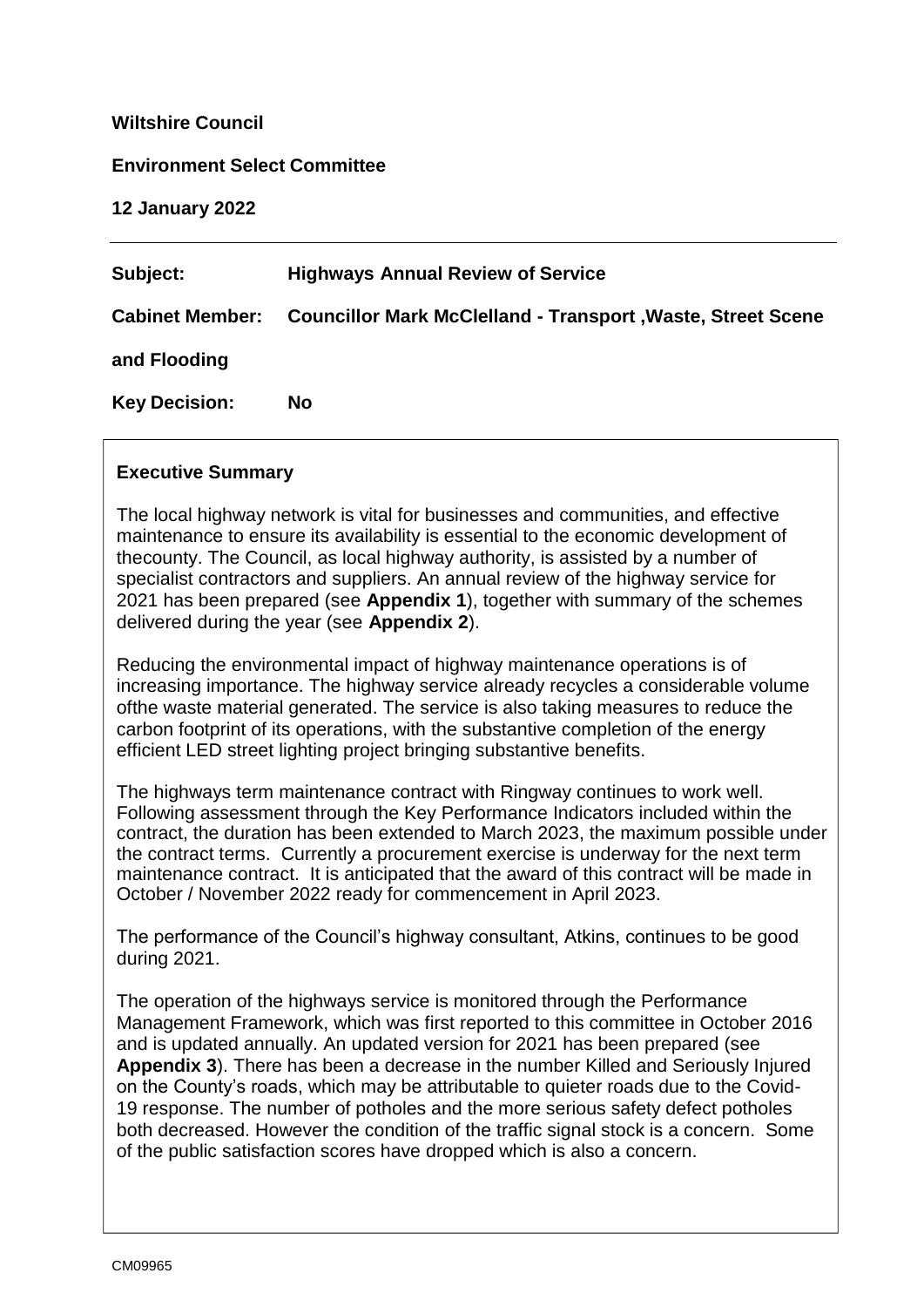# **Proposal**

It is recommended:

- (i) To endorse the Highways Annual Review of Service and confirm that the performance of the Council's highways contractors has been good during 2021.
- (ii) To welcome the results summarised in the Highways Performance Management Framework noting the overall reduction in those killed and seriously injured on the county's roads which may be attributable to quieter roads due to the Covid-19 response.
- (iii) To welcome the substantive completion of the Council's LED street lighting project which will reduce energy costs and significantly reduce the Council's carbon footprint.
- (iv) To request a report on the highways service and the Performance Management Framework in a year's time.

### **Reason for Proposals**

The highway network forms the Council's largest asset, and it is important that it is maintained in the most cost-effective way that demonstrates value for money. This includes the use of asset management and whole life costing approaches to inform investment decisions, taking into account the environmental implications.

The performance of the Council's contractors and their supply chains are important in maintaining the condition of the highway assets and ensuring an efficient and effective highways service. Their performance is continuously monitored and is reviewed and reported annually to this committee.

#### **Parvis Khansari**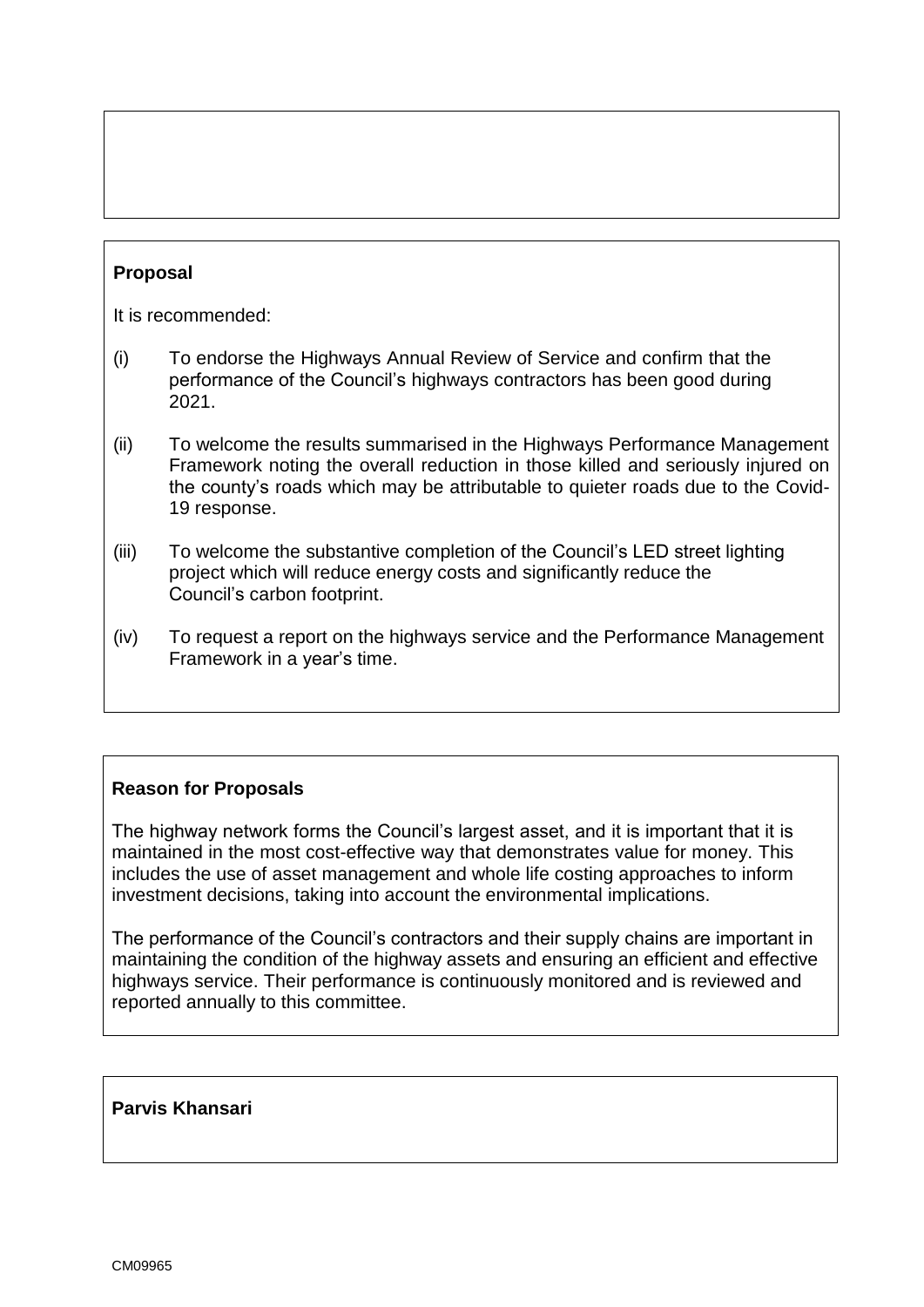# **Subject: Highways Annual Review of Service**

**Cabinet Member: Councillor Mark McClelland - Transport ,Waste, Street Scene** 

**and Flooding**

**Key Decision: No**

## **Purpose of Report**

1. To provide a review of the performance of the highways service during 2021 and give an update on performance of the contractors and suppliers involved in delivering the service.

## **Relevance to the Council's Business Plan**

- 2. The Wiltshire Council Business Plan 2017 2027 sets out the vision to create strong communities, with priorities for growing the economy, strong communities and protecting the vulnerable. As part of growing the economy it is acknowledged that it is necessary to bring the county's roads up to an acceptable state. The goal is that road infrastructure is improved and to:
	- Improve asset management and the use of investment to improve the condition of Wiltshire roads (implementing our Highways Asset Management Strategy).
	- Promote and further development the HIAMS system and our digital approach to ensure good and robust decision making.

# **Background**

- 3. The local highway network is vital for businesses and communities; effective maintenance to ensure its availability is essential to the economic development of the county. Wiltshire Council recognises the importance of maintaining and managing its highway network efficiently and continues to make significant investment in improving the condition of its highway assets.
- 4. At its meeting in November 2018 this committee requested an annual report on the performance of the highway service and the contractors involved in maintaining the highway network.
- 5. The Council employs a number of specialist contractors to carry out work on the highway network. The use of smaller specialized contractors has been found to work better than previous arrangements that bundled all specialisms into one large contract.
- 6. The Highways Asset Management Guidance published by the Highway Maintenance Efficiency Programme (HMEP) provided guidance on the approach to be followed in managing the highways network. It recommended that a Performance Management Framework should be developed that is clear and accessible to stakeholders as appropriate and supports the asset management strategy.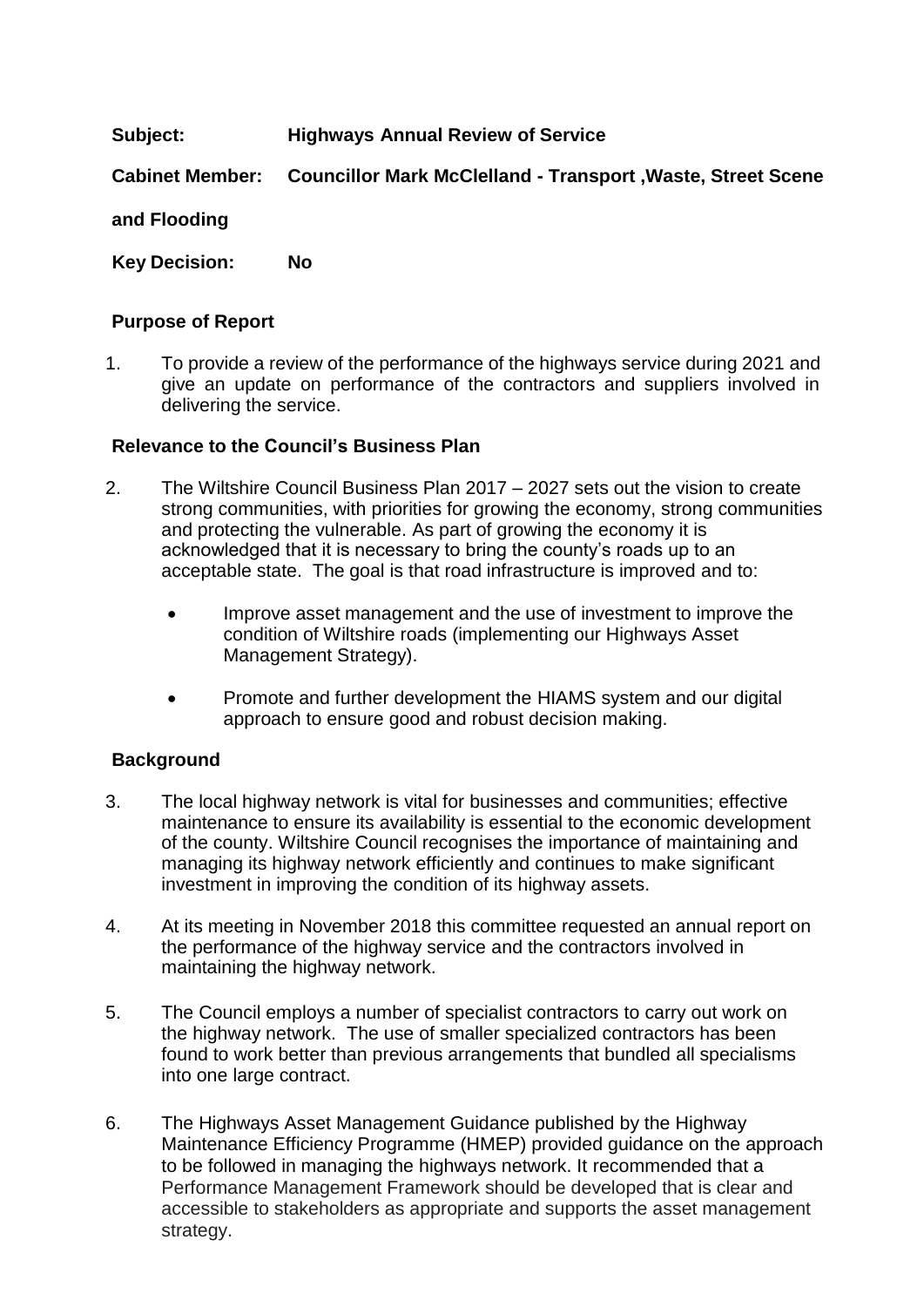7. In order to encourage the adoption of good asset management practice the Department for Transport (DfT) introduced Incentive Funding for part of the highways maintenance block funding. The Council has to complete a DfT self assessment form annually in connection with its performance on highways asset management. It is important to have a Performance Management Framework to help manage the service and to demonstrate the application of good practice as required by the DfT.

### **Main Considerations for the Council**

### Annual Review of Service

- 8. The Council's highways service is delivered by a number of contractors managed by the Council's highways staff, with the support of the Council's highways consultant. A report on the delivery of the highways service during 2021 is included at **Appendix 1**.
- 9. The review indicates that the highways service and its suppliers have adapted well to the continuing challenges of Covid-19 and reductions in the available budgets. The schemes completed in 2021 included road surfacing, repairs, road safety improvements and structures work are included at **Appendix 2**.
- 10. During 2021 the Highways Service:
	- Resurfaced 21.2 km of road
	- Resurfaced 4.2 km of footway
	- Retextured 19 km of road to improve skid resistance
	- Surface dressed 92.5 km of road
	- Filled 10,904 potholes from January to November
	- Completed localised road repairs at 47 sites totaling 10,860 sqm
	- Carried out 15 major bridge schemes
- 11. The performance of the key highways contractors has been assessed against the contract objectives using a mixture of satisfaction scoring by staff managing the contract, and by measured Key Performance Indicators as set out in the contract documentation. Overall performance has been rated as good.
- 12. The environmental impact of highway maintenance operations can potentially be considerable. The Council and its contractors reduce the adverse effects by recycling waste, using recycled materials and adopting procedures that reduce the environment impact.
- 13. This committee has previously been advised of the Highways Infrastructure Asset Management System (HIAMS) software used by the highways service, which was introduced in April 2018. In 2020 the HIAMS project has been extended to cover real-time programming and recording of defect repairs using the map based mobile software. Work has commenced to move the Street lighting service to HIAMS with a likely 'go live' in summer 2022.

### Ringway Infrastructure Service

14. The highways term maintenance contract with Ringway continues to work well. Following assessment through the Key Performance Indicators included within the contract, the duration has been extended to March 2023, the maximum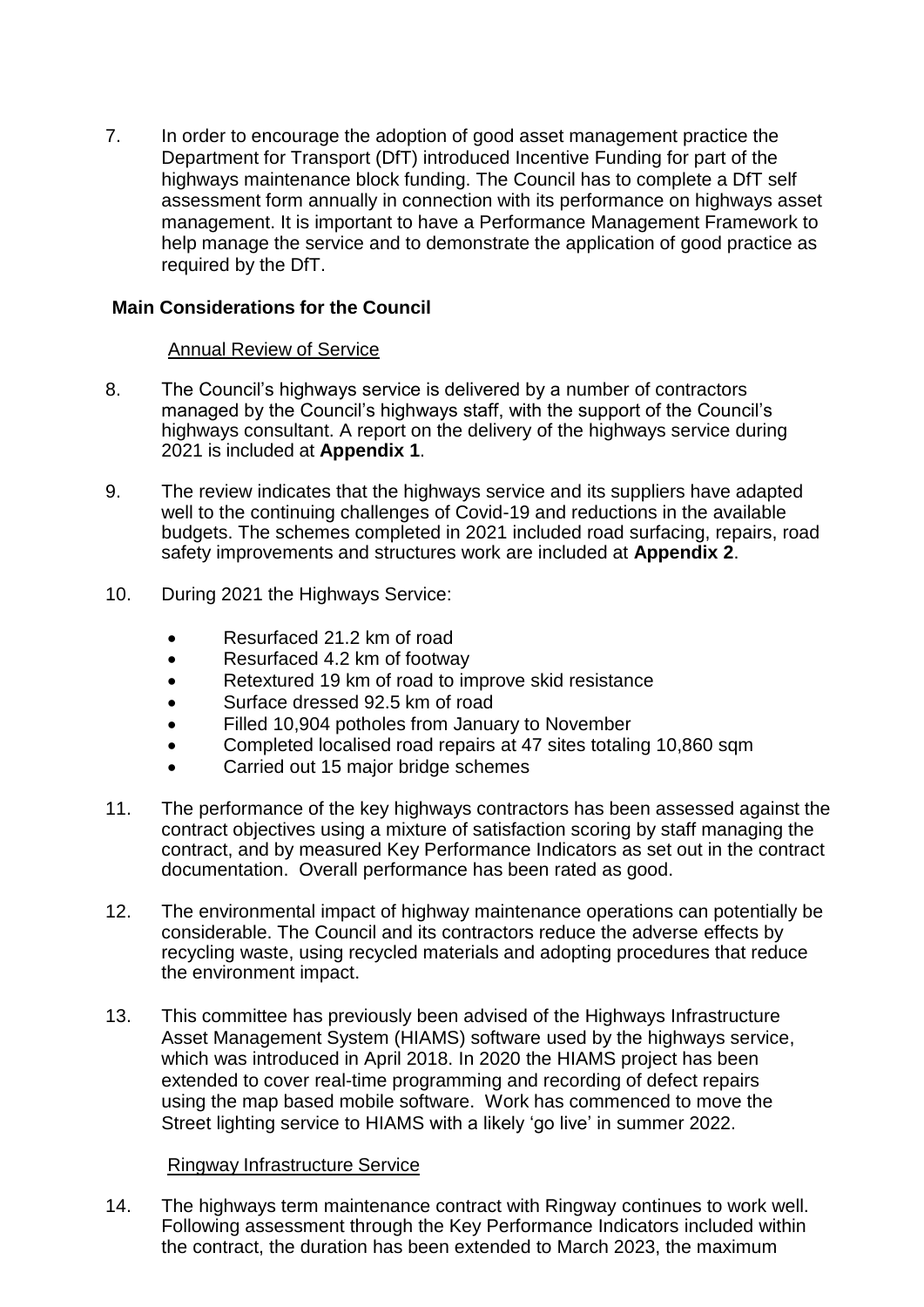possible under the contract terms. Currently a procurement exercise is underway for the next term maintenance contract. It is anticipated that the award of this contract will be made in October / November 2022 ready for commencement in April 2023.

- 15. The Ringway contract provides a range of highway services, including dealing with potholes, gully emptying, road and footway repairs, Parish Stewards, bridge works, street lighting maintenance, winter maintenance, out of hours emergency response, integrated transport and Community Area Transport Group (CATG) schemes. Ringway works in partnership with the Council to deliver these services through the Service Delivery Teams established to manage the service.
- 16. Ringway employs the Parish Stewards. This scheme was originally introduced with the earlier highways contract awarded to Ringway in 2005. It provides a steward for each area board to respond to requests for minor highway works from Town and Parish Councils. The scheme was re-launched in October 2016 and continues to be successful and very popular with local communities and has received good feedback from Town and Parish Councils.

#### Other Highways Contractors' performance

17. Following the conclusion of a number of contracts novated to Wiltshire from the Balfour Beatty Living Places contract, new highway contracts were awarded in 2020 for:

Machine Surfacing Contract – Tarmac Ltd Surface Dressing and Micro Asphalt Contract – Kiely Bros Ltd Arborist Services Contract – Upton Specialised Tree Services Ltd

- 18. The Tarmac contract undertakes the major surfacing works on Wiltshire's highways. This can involve the removal and replacement of damaged road construction or the overlaying of an existing road with a new structural surfacing layer. Performance under the new contract has been good with a number of both large and smaller surfacing schemes completed to program.
- 19. The Kiely Bros contract undertakes the surface dressing and micro asphalt works. This involves the overlaying of roads with a thin layer of surfacing to provide essential skid resistance and increase the life of the road. As this type of surfacing has no structural strength it is applied to roads that are still structurally sound, thus avoiding the need to unnecessarily remove and replace a road. Performance under this contract has been good and a large number of sites completed to program.
- 20. The Uptons Specialised Tree Services contract allows the maintenance and planting of highway trees. The contractor is also responsible for the inspection and where necessary, removal of trees infected with Ash Dieback. This service is particularly important as there are around 125,000 Ash Trees on or adjacent to Wiltshire's highways. Ash dieback is a fungal disease that can quickly cause the death of an Ash tree, which if left unattended will fall. Ash trees can grow to a height in excess of 30m, so this can present a hazard on the highway. Ash dieback is increasing in Wiltshire. The Performance under this contract has been good with a number of dead Ash trees removed from the highway.
- 21. A framework Contract for Specialist Surfacing and Associated Highway Works has also recently been awarded to provide a list of suitable contractors to bid for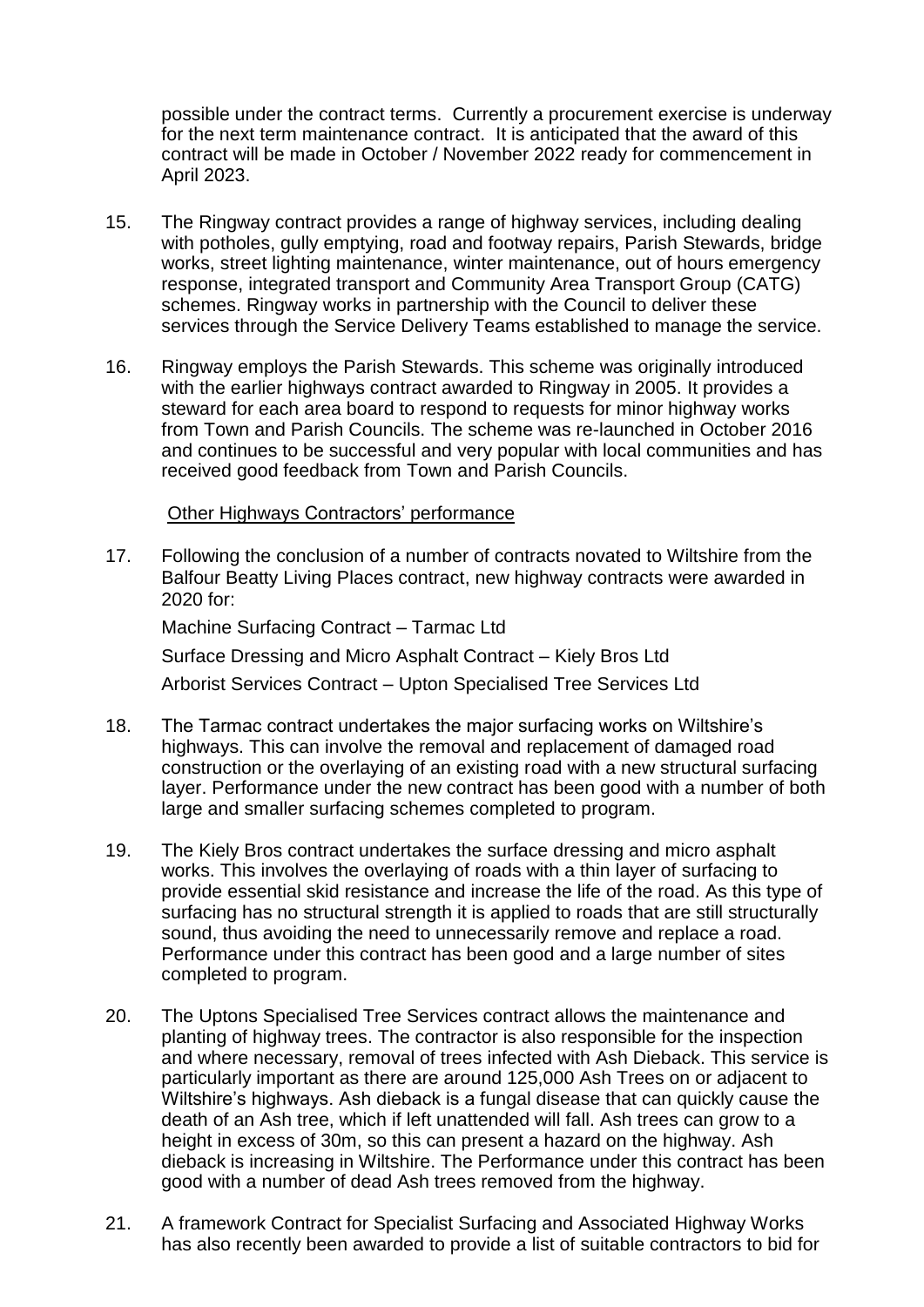smaller specialist highway works at short notice and so reducing procurement costs.

## Highways Consultancy Contract

22. The current Highways Consultancy contract with Atkins started in December 2019. It is for five years with a potential two year extension subject to performance. Atkins provides a range of services and support to the highways teams, including the design and supervision of highway, transportation and drainage schemes.

### Performance Management Framework

- 23. The Performance Management Framework was originally prepared for this committee in 2016 and is updated annually (see **Appendix 3**). It contains a suite of performance measures based on the themes of:
	- Network Safety Condition and Resilience
	- Planned Maintenance
	- Maintenance for Sustainable Transport
	- Infrastructure to Support Economic Growth
	- Environmental Sustainability
	- Customer
- 24. Six key indicators have been identified for each theme, which are a mixture of outcome, output and input measures designed to provide an overall view of performance without being too complex or difficult to collect or understand.
- 25. Each indicator is measured at a high level as: poor does not meet minimum standards, fair – meets minimum standards, good – exceeds minimum standards. Long term performance aims have been developed for each indicator, and a red, amber and green colour coding is used to aid understanding.
- 26. The framework enables performance to be tracked on a year by year basis. The measures include several indicators which are National Indicators or previously Best Value Performance Indicators. It also includes performance indicators using the National Highways and Transportation (NHT) public satisfaction results.
- 27. The Framework indicates that overall progress and performance has been good. The number killed and seriously injured on the county's roads reduced significantly in 2020/21 which may be attributable to quieter roads due to the Covid-19 response. The measure is assessed as Good but will need to continue to be monitored as recovery from Covid takes place. The number of slight casualties also reduced. Overall road safety has improved in 2020/21.
- 28. For most aspects of the service the performance was rated as good. Road Surface Skidding Resistance however continues to be an area of concern. The number of potholes and the more serious safety defect potholes both decreased. However the condition of the traffic signal stock is a concern. Some of the public satisfaction scores have dropped which is also a concern.
- 29. Overall, public satisfaction with most aspects of the highway service in Wiltshire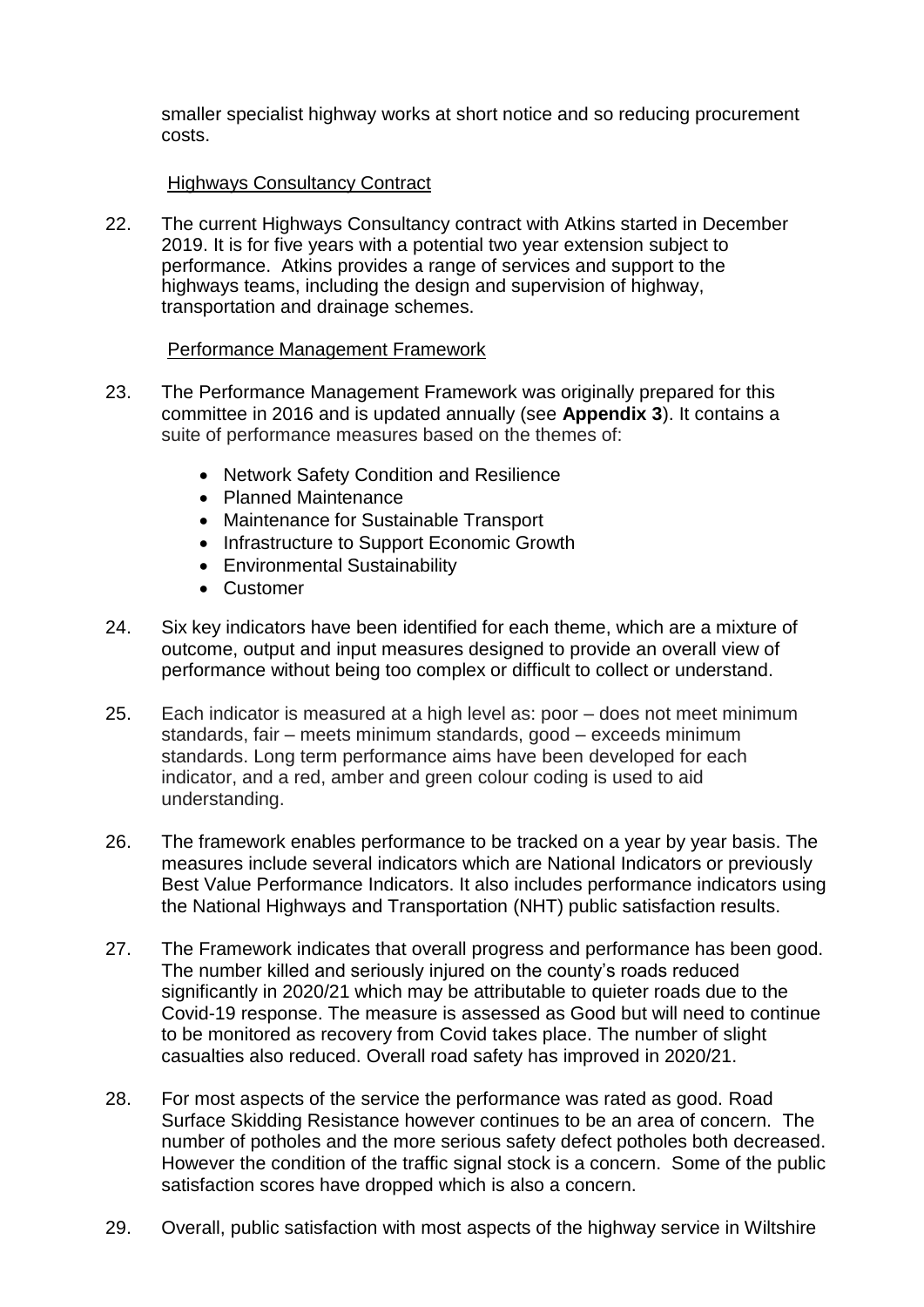is close to the national average.

30. It is proposed that the indicators should continue to be reviewed on an annual basis and performance reported to the Environment Select Committee.

#### Wiltshire LED Street Lighting Project

- 31. The roll out of the LED Street lighting project is now close to completion with the installation of heritage style units being the only significant area left. Overall the project has run smoothly but there were some delays in obtaining the LED lanterns during the Covid lockdown periods.
- 32. Approximately 95% of the streetlights have been converted so far, with the remaining units being heritage and special units which should be converted in the next few months. Energy consumption per year is reducing by about 64% from 12,771,626 kWh to 4,597,785kWh, which will provide significant cost savings for the council in future years as well a reduced maintenance costs.

#### Network Management Permit Scheme

- 33. Wiltshire Council became a Permit Authority on 1st June 2020 following formal guidance from the Department for Transport (DfT). The introduction of the scheme was planned for 1st April 2020, however due to the Covid pandemic, this was delayed until 1st June 2020 to coincide with the launch of DfT's Street Manager platform to manage the transactions of all permit applications.
- 34. The DfT require all Permitting Authorities to produce an annual report for the first three years of the scheme, covering the overall performance to ensure that Permitting Schemes are meeting the initial objectives. The report aims to understand the volume and type of permits being submitted for works on the highway network and the performance and standard of both Works Promoters and our own Permitting Team in analysing and challenging the permit application submissions to effectively manage our Network Management Duty in order to minimise disruption on the highway network.
- 35. This first year has been very challenging, working with new legislative requirements and technology, establishing a new team structure, recruiting new staff and training and coaching all staff on the new legislation, whilst having to work remotely during the national lockdown period. Works volumes from Statutory Undertakers (Utility Companies) fluctuated during the initial period of this first year due to redirection of works whilst operating during the national lockdowns and Permitting for our own internal works experienced a significant step change in the Regulatory requirements.
- 36. The report outcomes demonstrate that the introduction of this scheme has provided a better understanding and visibility of the works that are taking place on the network and the ability to analyse, challenge and apply conditions to permit applications that benefit all road users in Wiltshire.
- 37. The summary of year one shows that the introduction of the Permitting Scheme been a success. There are some areas of the report which identify areas for improvement and lessons learnt from the first year that will be taken forward to further enhance the delivery of the permit scheme.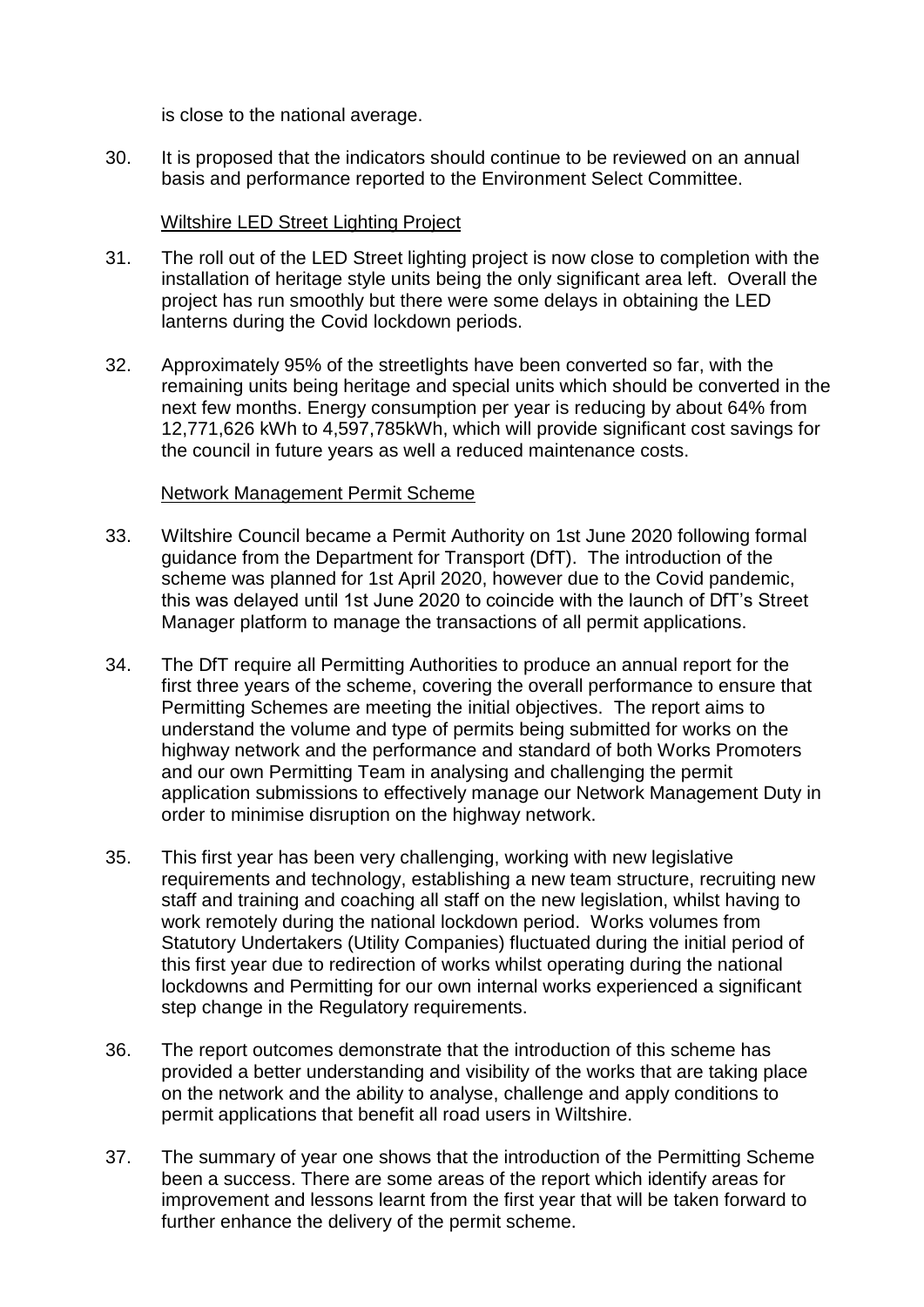### 38. Key findings in Year 1

26,557 applications to process 19,293 works undertaken across Wiltshire 74,140 days of highway occupation 53 works start every day Average cost impact of £310 per day of work

## **Overview and Scrutiny Engagement**

39. The review of the highways service is reported annually to the Environment Select Committee. The report also includes an update on the Highways Performance Management Framework, which it is proposed to continue to make annually. The committee has been kept informed about the development of HIAMS and the procurement of the various contracts through regular updates.

## **Safeguarding Implications**

40. None.

# **Public Health Implications**

41. The condition of roads and related infrastructure can have serious safety implications, especially with regard to skid resistance and road surfaces. The good maintenance and improvement of the highway network can make a significant contribution to reducing collisions, especially those resulting in killed and seriously injured. Roads, bridges, highway structures, signs and street lighting all need to be kept in good condition in order to protect the public and those maintaining the assets.

# **Environmental and Climate Change Considerations**

- 42. The effects of climate change could be significant for the highway network. There was considerable damage to the roads, footways and drainage systems during the flooding in 2013/14, and in 2018 road surfaces were damaged by high temperatures during the summer. Such events could be repeated and having robust maintenance strategies to improve the condition of the network, and experienced maintenance contractors, helps build resilience into the highway network and the infrastructure.
- 43. The highway service recycles a large proportion of the waste material generated by its highway operations and takes specific measures to protect the environment when carrying out maintenance and construction work.
- 44. The carbon footprint of the highways service has been reduced considerably by the introduction of energy efficient LED street lighting.

### **Equalities Impact of the Proposal**

45. The improved maintenance of the highway network, its management using sound asset management principles, and good performance by the highways contractors, should benefit all road users, including public transport, and particularly vulnerable road users such as cyclists and pedestrians.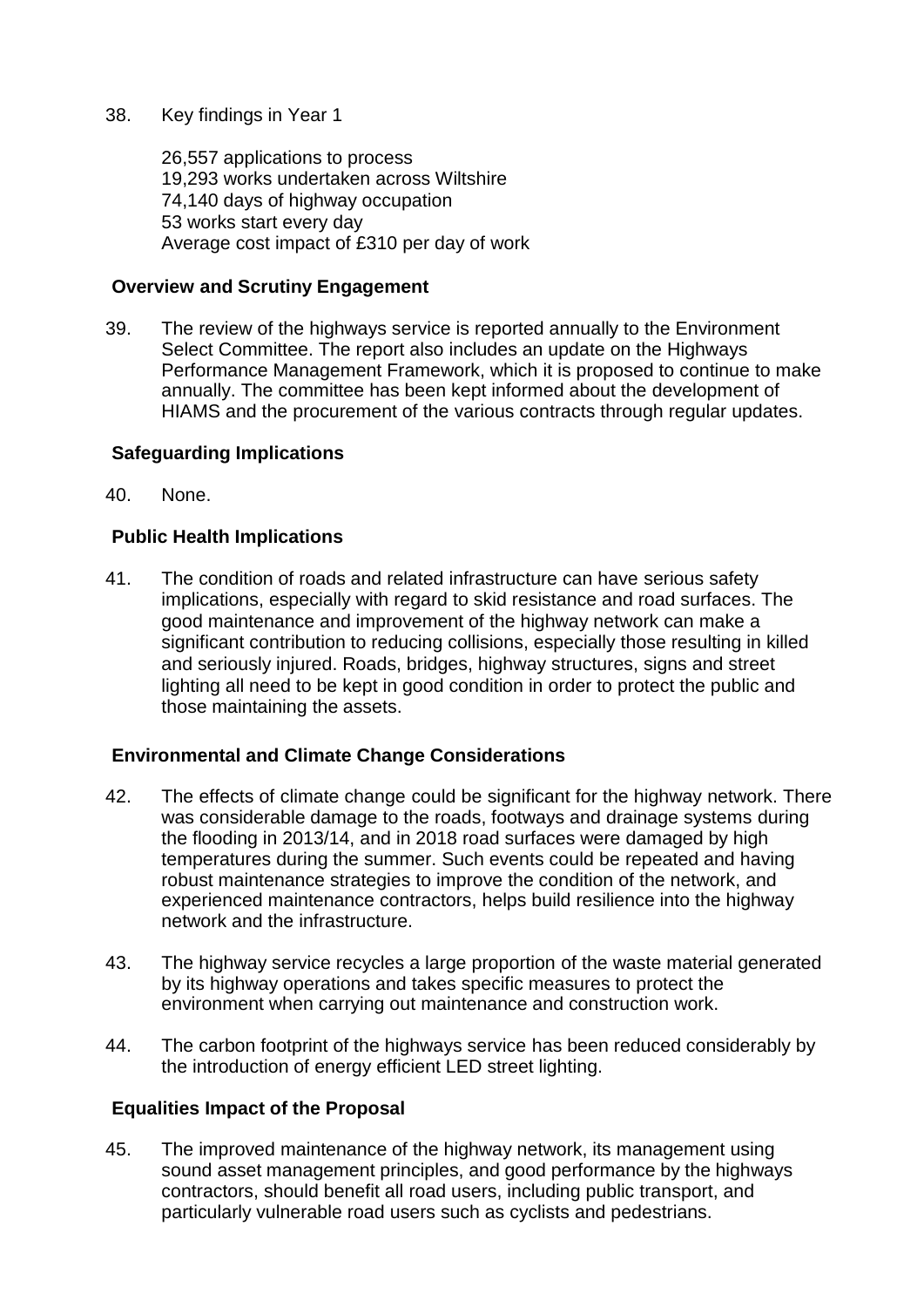46. The employment policies of the Council's contractors are taken into account when considering the award of contracts. They are required to conform to the Council's Identity, and the contracts are closely monitored and managed.

### **Risk Assessment**

- 47. There are considerable risks associated with the highway network, particularly in terms of safety, environmental, financial and reputational risks. The highways contracts provide resources to ensure the successful delivery of the highways service and reduce the risks to the Council.
- 48. There are risk management processes in place to manage the risks associated with the highways service, which include regular liaison with service suppliers and the effective management of resources. A risk-based approach has been adopted as required by the latest code of practice and is incorporated in the Wiltshire Highways Safety Inspection manual.

### **Risks that may arise if the proposed decision and related work is not taken**

49. No specific decision is required at this time, but it should be noted that there is a risk of increased accidents, claims and public dissatisfaction if the programme of highway maintenance and the related services are not delivered effectively or are delayed. Future DfT funding is dependent on demonstrating the application of good practice and asset management principles. Failure to do so will potentially result in reduced funding in future years.

## **Risks that may arise if the proposed decision is taken and actions that will be taken to manage these risks**

50. No decision is required. Processes are currently in place to reduce risks, with Service Delivery Teams managing the various aspects of the highway services, and these are the appropriate groups to continue to manage the associated risks. The teams include representatives from the Council, consultants and contractors involved in delivering the services, and they report to the Contract Management Meeting comprising senior managers from those organisations.

### **Financial Implications**

- 51. There are no financial decisions required as a result of this report. However, it should be noted that the highway network and related infrastructure forms the Council's largest assetand has a replacement value of over £5 billion. It is important that the network is maintained in the most cost-effective way to keep it safe and ensure value for money. This includes the adoption of a whole life costing approach to inform investment decisions on highway maintenance.
- 52. There has been an increasing drive for improved asset management from the Department of Transport in recent years, and a failure to demonstrate the application of this approach could result in reduced funding from central government in the future if good asset management principles are not followed.
- 53. A procurement exercise is currently underway considering the options for replacing the current highways term maintenance contract with Ringway when it ends in March 2023. It is likely that future costs for the highway's maintenance service will